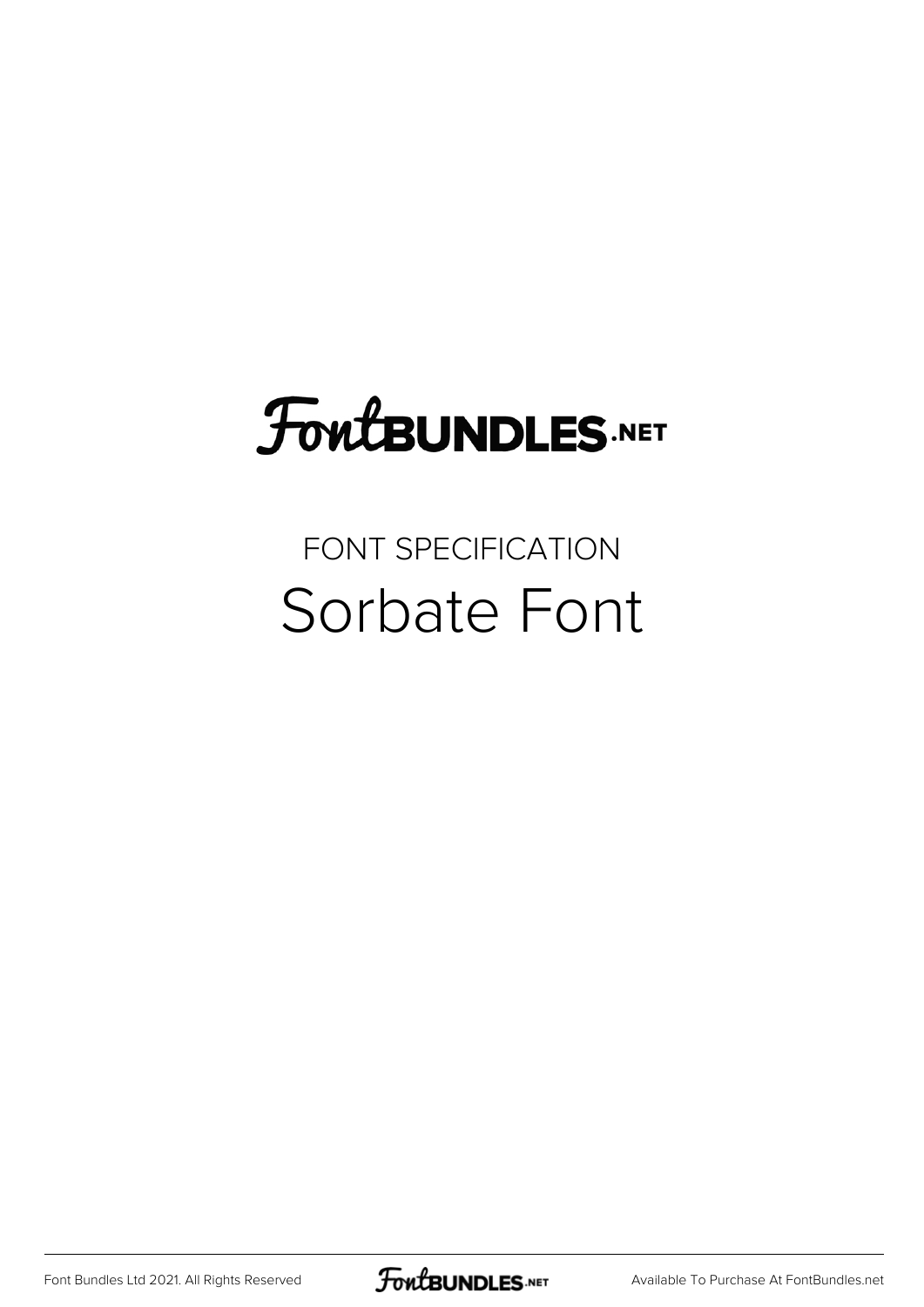

**Uppercase Characters** 

#### ABCDEFGHIJKLMNOP QRSTUVWXYZ

Lowercase Characters

### abcdefghijklmnopgr stuvwxyz

**Numbers** 

#### 0123456189

**Punctuation and Symbols** 

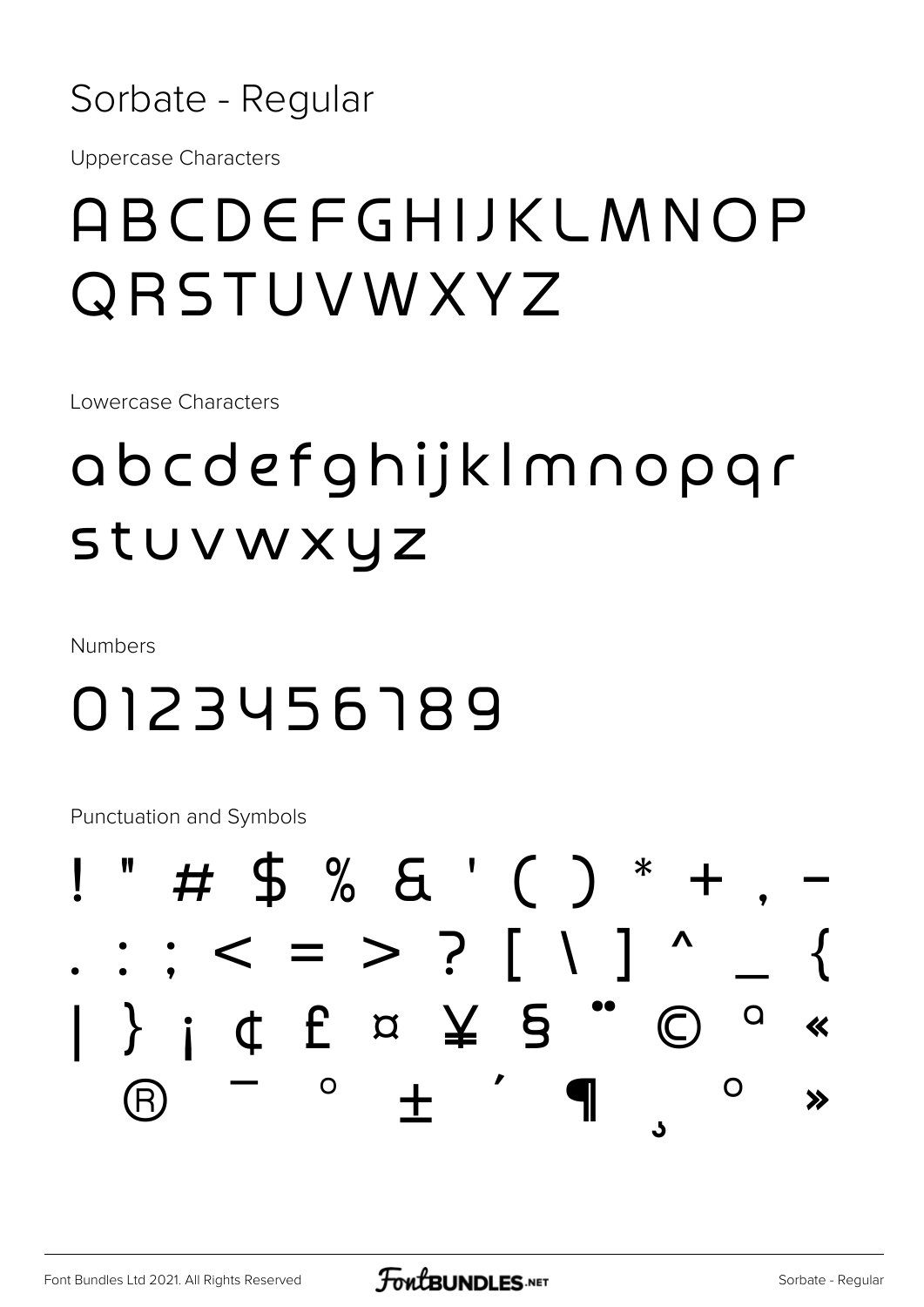All Other Glyphs

# À Á Â Ã Ä Å Æ Ç È É Ê Ë Ì Í Î Ï Ð Ñ Ò Ó Ô Õ Ö × Ø Ù Ú Û Ü Ý Þ ß à á â ã ä å æ ç è é ê ë ì í î ï ð ñ ò ó ô õ